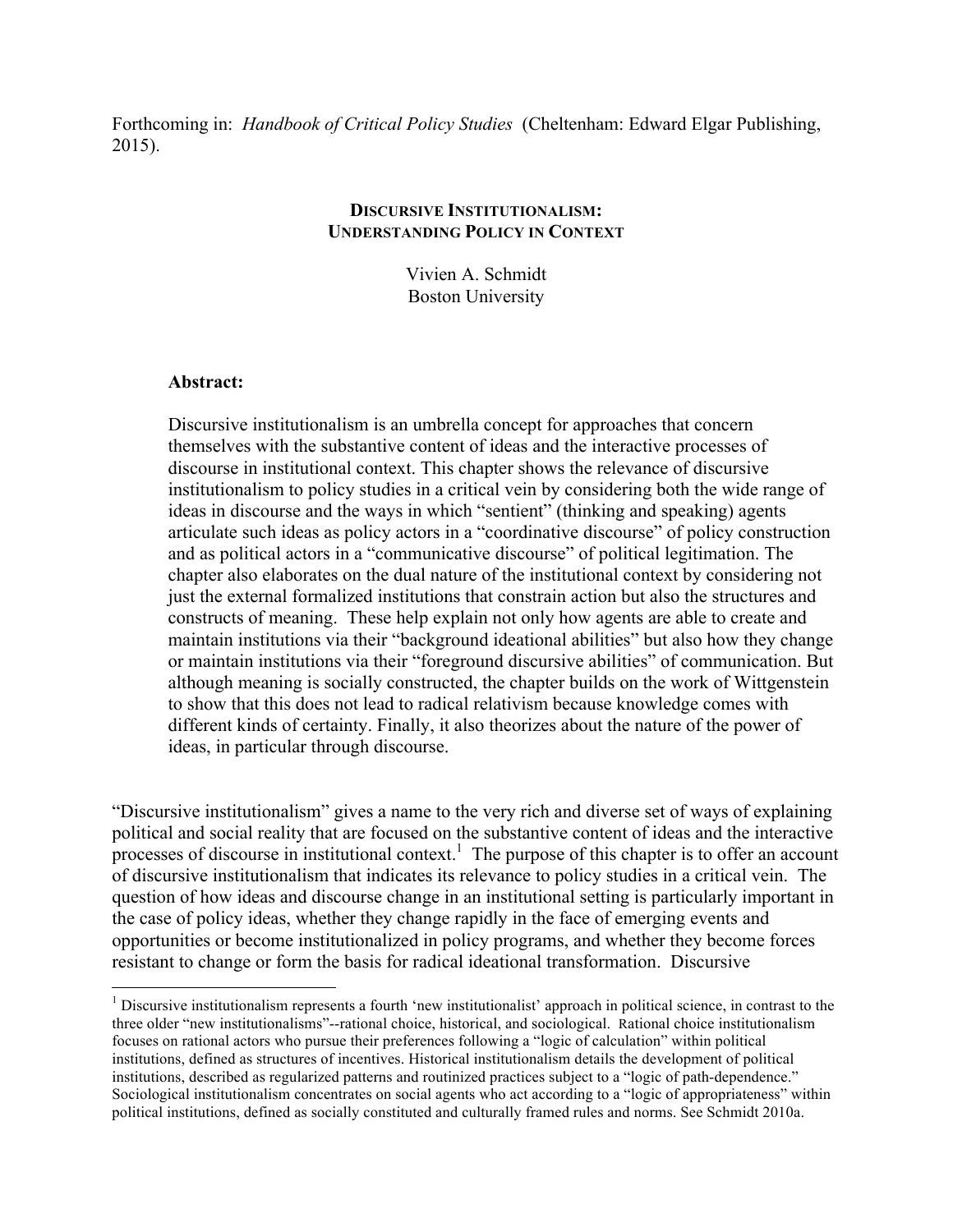institutionalism, moreover, draws attention to the way agents can gain critical distance from the institutions in which they are situated, so as to encourage democratization in discourse and deliberation and/or to expose elite domination and power. Of key significance in this regard is the relationship between two spheres – that of coordinative policy construction and that of communicative policy legitimation – since what is at stake in this connection is the relationship between elites and the general public. Overall, discursive institutionalism is an approach to understanding in context the interplay of policy relevant ideas, discourse, and institutions.

Discursive institutionalism calls attention to the significance of approaches that theorize about ideas and discourse in their many different forms, types, and levels as well as in the interactive processes of policy coordination and communication by which ideas and discourse are generated, articulated, and contested by 'sentient' (thinking, speaking and acting) agents. As an umbrella concept, it encompasses a wide range of approaches focused on ideas—as in the "ideational turn" (Blyth 1997) or "ideational constructivism" (Hay 2006)—as well as discourse. Discourse encompasses not just the representation or embodiment of ideas—as in discourse analysis (following, say, Foucault 2000, Bourdieu 1990, or Laclau and Mouffe 1985) but also the interactive processes by and through which ideas are generated in the policy sphere by discursive policy communities and entrepreneurs (e.g., Hajer 1993; Sabatier 1993; Haas 1992) and communicated, deliberated, and/or contested in the political sphere by political leaders, social movements, and the public (e.g., Habermas 1989; Mutz, Sniderman, and Brody 1996; Zaller 1992; Dryzek 2000; Wodak 2009).

The institutionalism in the name underlines the importance of considering ideas and discourse in institutional context—both in terms of the meaning contexts as well as the formal (or informal) institutional contexts that are the main objects of concern of the three older institutionalism, as rationalist incentive structures, historical rules, or cultural frames that serve as external constraints to agents' action. In discursive institutionalism, these kinds of institutions may be treated either as unproblematic background information or they may themselves be the objects of inquiry. Agents' ideas, discourse, and actions in any institutional context, however, must also be seen as responses to the material (and not so material) realities which affect them--including material events and pressures, the unintended consequences of their own actions, the actions of others, the ideas and discourse that seek to make sense of any such actions, as well as the structural frameworks of power and position.

## **THE CONTENT OF IDEAS AND DISCOURSE**

Discursive institutionalists tend to divide between those who concentrate on ideas and those who privilege discourse. The difference is primarily one of emphasis. Scholars concerned with ideas tend to focus on the substantive content of such ideas while leaving the interactive processes of discourse implicit. Scholars who prefer discourse themselves divide into those who also emphasize its substantive content as the representation or embodiment of ideas and those who are more concerned with the discursive interactions through which actors generate, argue about, and communicate ideas in given institutional contexts.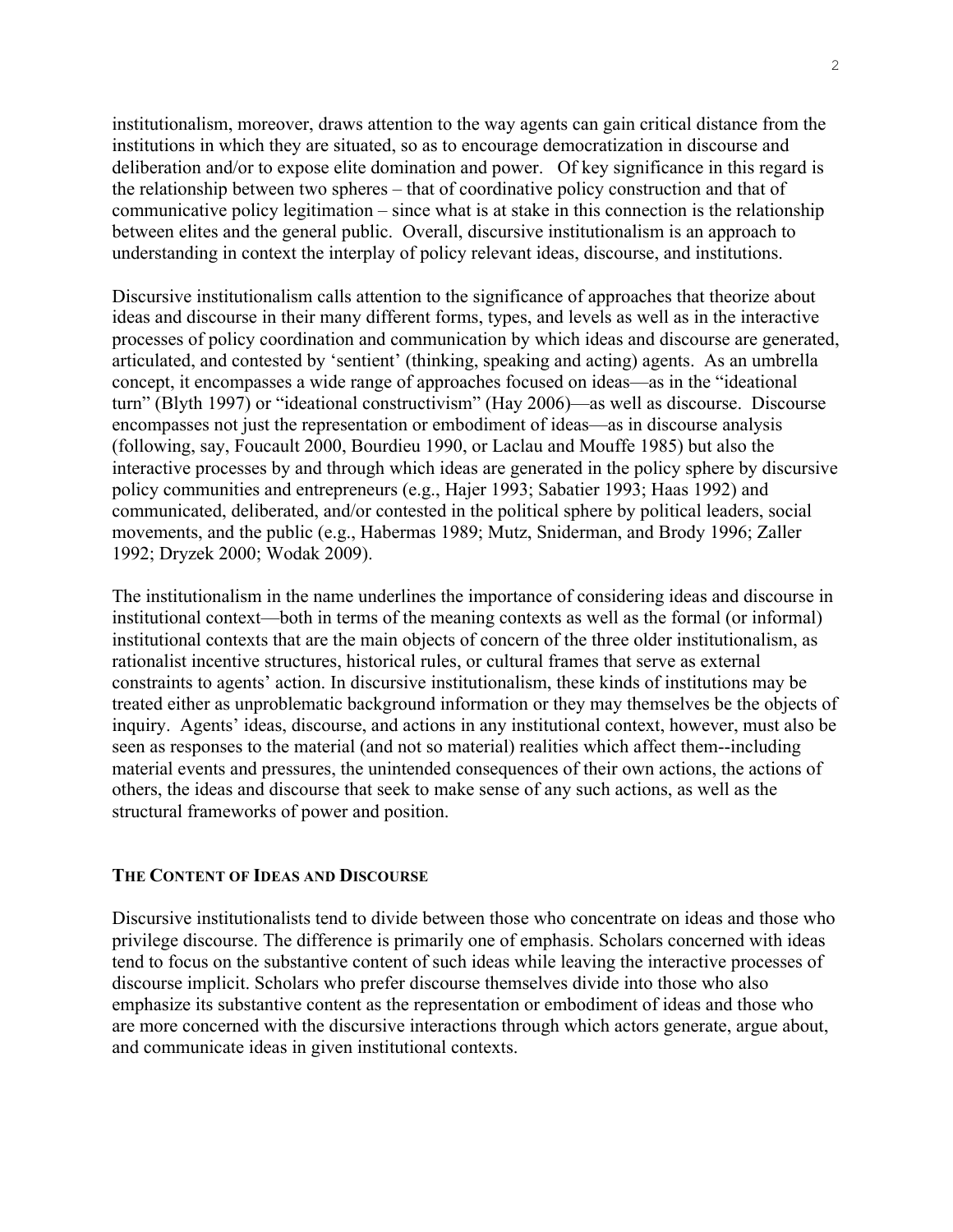Among the scholars concerned most with the substantive content of ideas and discourse, differences abound with regard to the forms of ideas they identify, of which there are a vast array (see, e.g., Goodin and Tilly 2006, part 4). Such ideas may be cast as strategic weapons in the battle for "hegemonic" control (Muller 1995; see also Blyth 2002); "frames" that provide guideposts for knowledge, analysis, persuasion, and action through "frame-reflective discourse" (Rein and Schön 1994); narratives or discourses that shape understandings of events (e.g., Roe l994); "frames of reference" that orient entire policy sectors or epochs (Jobert 1989; Muller 1995); "storytelling" to clarify practical rationality (Forester 1993); "collective memories" that frame action (Rothstein 2005); discursive "practices" or fields of ideas that define the range of imaginable action (Bourdieu 1994; Torfing 1999; Howarth, Norval, and Stavrakakis 2000); "argumentative practices" at the center of the policy process (Fischer and Forester 1993); or the results of "discursive struggles" that set the criteria for social classification, establish problem definitions, frame problems, define ideas and create the shared meanings on which people act (Stone 1988).

Scholars differ also with regard to the types of ideas and discourse they investigate. The comparative politics and comparative political economy literature tends to be more concerned with cognitive ideas and discourse that provide guidelines for political action and serve to justify programs through arguments focused on their interest-based logics and necessity (see Hall 1993; Muller 1995; Schmidt 2002a, 2008) than on normative ideas and discourse that attach values to political action and serve to legitimize the policies in a program through arguments based on their appropriateness, often with regard to underlying public philosophies (see March and Olsen 1989; Schmidt 2000, 2002a:213-17). By contrast, in international relations the focus is more on norms, defined as ideas about appropriate standards of behavior or desirable actions shared by members of a social entity (Finnemore 1996), and on the mechanisms by which ideas take hold and are diffused, such as learning, diffusion, transmission, and mimesis (Dobbin, Simmons and Garrett, 2007).

With regard to the timing of change in ideas and discourse, whether fast or slow, incremental or abrupt, differences among scholars have much to do with the level of generality they consider (see Schmidt 2008, 2010a). At the most immediate level, scholars have long tended to focus on policy ideas. They have tended to portray them as changing most rapidly when windows of opportunity open in the face of events, and as old policies no longer solve the problems or fit the politics for which they were designed (Kingdon 1984). But what remains unclear is whether events drive change in policy ideas or whether ideas open windows, creating new opportunities for policy change.

Scholars who focus instead on the intermediate level of policy programs mostly depict them as the objects of "great transformations" in periods of uncertainty (Blyth 2002) or as "paradigms"- often building on Kuhn's (1970) approach in the philosophy of science. These are characterized as having a single over-arching set of ideas for which a "paradigm-shift" produces incommensurable or revolutionary change (e.g., Jobert 1989; Hall 1993; Schmidt 2002a ch. 5, 2010b). Here, the problem is that although the concept of paradigm-shift serves nicely as a metaphor for radical ideational change, it offers little guidance as to how, when, or even why a shift takes place, and rules out the coexistence of rival paradigms or the possibility that paradigm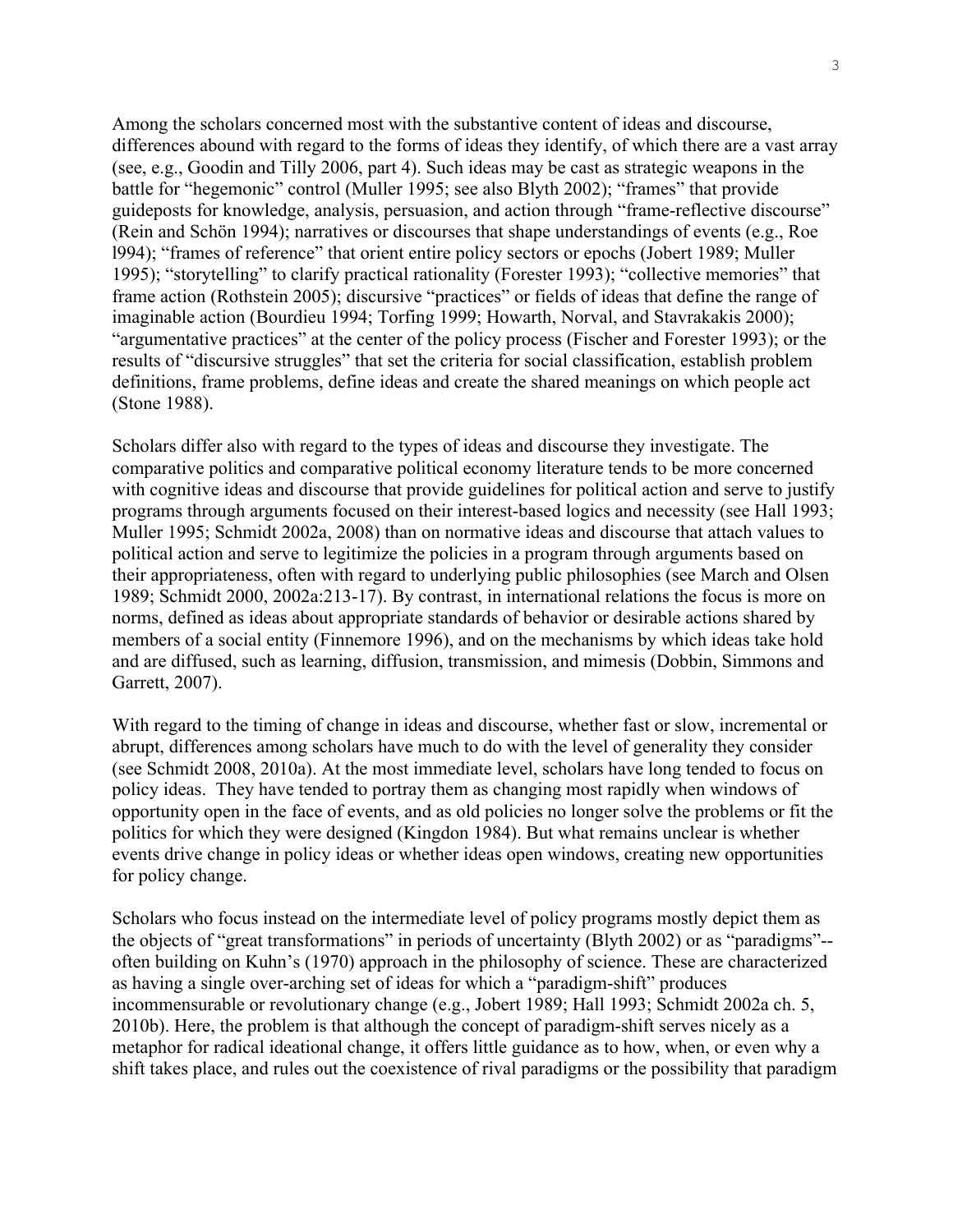change can occur even without a clear idea behind it, say, as the result of layering new policies onto the old in a given policy program (see Schmidt 2002).

Finally, philosophical ideas are generally situated at the deepest level of ideas, and therefore the most long lasting. They are also often seen as more based in the political sphere than in the policy sphere, as broad concepts tied to normative values and moral principles (Weir 1992:169), whether seen as "global frames of reference" (Muller 1995), structures of 'discourse' (Foucault 2000), 'hegemonic discourse' (Gramsci 1971), or ideologies that set an all-encompassing perspective on reality (Freeden 2003). Here, the danger is to assume that philosophical ideas never change at all, rather than looking to the ways in which public philosophies may be created and recreated over time, which is often the focus of more historically minded political scientists (e.g., Berman 1998: 21) or historians (e.g., Hunt 1984; Nora 1989).

As for scholarly analyses of change over time, most political scientists go directly to empirical studies, both quantitative as well as qualitative. Among qualitative studies, process-tracing methods are the most prevalent. These show how ideas and discourse are tied to action by serving as guides to public actors for what to do and as sources of justification and legitimation for what such actors do (see Berman 1998; Blyth 2002). In addition to tracing empirically the ideas and discourse central to the processes of transformation, such processes can also serve to demonstrate the causal influence of ideas. This could involve providing matched pairs of cases in which everything is controlled for except the discourse, as in demonstrating the success of neoliberal discourse in economic reform (Schmidt 2002b) or in elucidating the ways in which ideas trap or capture agents, whether through rhetorical traps (Schimmelpfenig 2001) or previous diplomatic agreements that agents find themselves bound to follow, like it or not (Parsons 2003).

Another approach that takes us deeper into the theorization of the content of ideational change- this time from public administration--is provided by Bevir and Rhodes (2003), whose theory of meaning focuses on the incremental changes around a "web of beliefs" that over time constitute political traditions. These political traditions are (re)created through individuals' narratives, arguments, and storylines about how what they are doing fits with the tradition even as they alter it. Bevir (2010) argues that such an 'interpretive' social science should take the place of 'modernist' social science as well as its concept of 'governance,' in order to develop 'decentered' narratives that make better sense of the meanings people give to their actions through their 'webs of belief' that develop historically as political traditions.

Yet another way of thinking about ideational continuity as well as change is through the concept of resilience. Schmidt and Thatcher (2013) use this concept to analyze the development of neoliberalism in its many different forms at different levels over time, but in particular since the 1980s. They propose five lines of analysis to explain the resilience of neo-liberal ideas. First, the flexibility of neo-liberalism's core principles has made it highly adaptable and mutable across time, countries, and policy sectors—e.g., from the conservative rollback of the state to free up the markets in the 1980s to the social-democratic roll-out of the state to enhance the markets in the 1990s and early 2000s, and then to the ramp up of supranational 'stability' rules of the EU in the Eurozone sovereign debt crisis. Second, the gaps between neo-liberal rhetoric and reality may actually promote neo-liberal resilience by serving the next generation of neo-liberal politicians as a rallying cry, say, when exaggerated promises to radically reduce the welfare state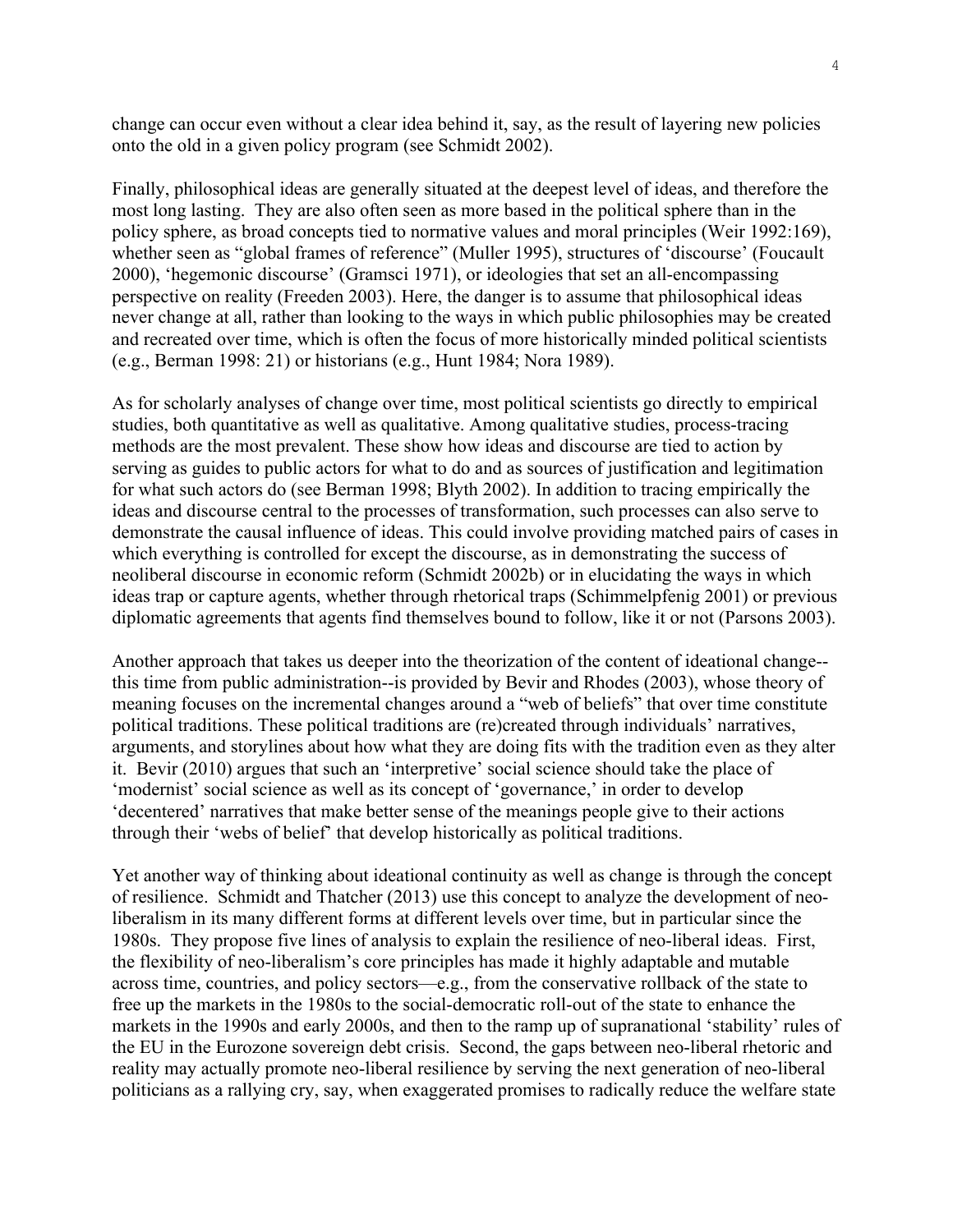or cut taxes are not fulfilled. Third, the strength of neo-liberal discourse in debates—or the weakness of alternatives—is another source of resilience, often because neo-liberal ideas may appear more commonsensical than, say, neo-Keynesian ideas, even though they have proven economically disastrous time and again. Fourth, neo-liberal resilience also stems from the power of coalitions of interests in the strategic use of neo-liberal ideas to promote their own interests, whether they believe in neo-liberalism or not. And finally, the force of institutions in the embedding of neo-liberal ideas is also a source of neo-liberal strength, since once institutionalized such ideas are very difficult to dislodge.

For in-depth philosophical theorizing about how the content of the ideas themselves change, however, one generally needs to turn to more post-modernist or post-structuralist approaches to policy change following discourse analyses that build on the work of Bourdieu, Foucault, and Laclau and Mouffe. These theoretical concepts can provide great value to the analysis of the content of ideas and how they change (and continue) over time. For example, discourse analyses that build on Michel Foucault can offer insights into how to investigate the archaeology of what was acceptable in a given discursive formation over time, from one period's *episteme* to the next, through examination of networks of rules establishing what is meaningful at any given time (Foucault 2000; see also Pedersen 2011). Conversely, discourse analyses built on Laclau and Mouffe (1985) can point to different ways in which concepts may be employed, such as "nodal points" from which all other ideas take their meanings in an ideological system, for example, how communism in Central and Eastern Europe served to distinguish between "real" (communist) democracy and "bourgeois" democracy (Howarth, Norval, and Stavrakakis 2000).

# **SENTIENT AGENTS AND DISCURSIVE PRACTICES**

Ideas, naturally, do not "float freely" (Risse-Kappen 1994). They need to be carried by agents. But even where agents are treated as carriers of ideas, the connection between ideas and collective action remains unclear. The missing link is discourse not as representation but as interaction, and the ways in which ideas are conveyed through discursive argumentation lead to action. But discourse also cannot be considered on its own, since it requires agents who articulate and communicate their ideas through discourse in exchanges that may involve discussion, deliberation, negotiation, and contestation. These agents can be defined as sentient (thinking and speaking) beings who generate and deliberate about ideas through discursive interactions that lead to collective action.

Focusing on sentient agents is important, because it emphasizes the fact that "who is speaking to whom about what where and why," or the interactive practices of discourse, makes a difference. It is not just that agents are thinking beings who have ideas and arguments but that they are also speaking beings who share their ideas through discursive interactions that can lead to collective action. What makes agents sentient is that they are possessed not only of "background ideational abilities," which underpin their ability to make sense of as well as act within a given meaning context, that is, in terms of the ideational rules or rationality of that setting. It is that they also have "foreground discursive abilities" that enable them to communicate, argue, and deliberate about taking action collectively to change their institutions (see Schmidt 2008: 314-16; 2012, 92- 95).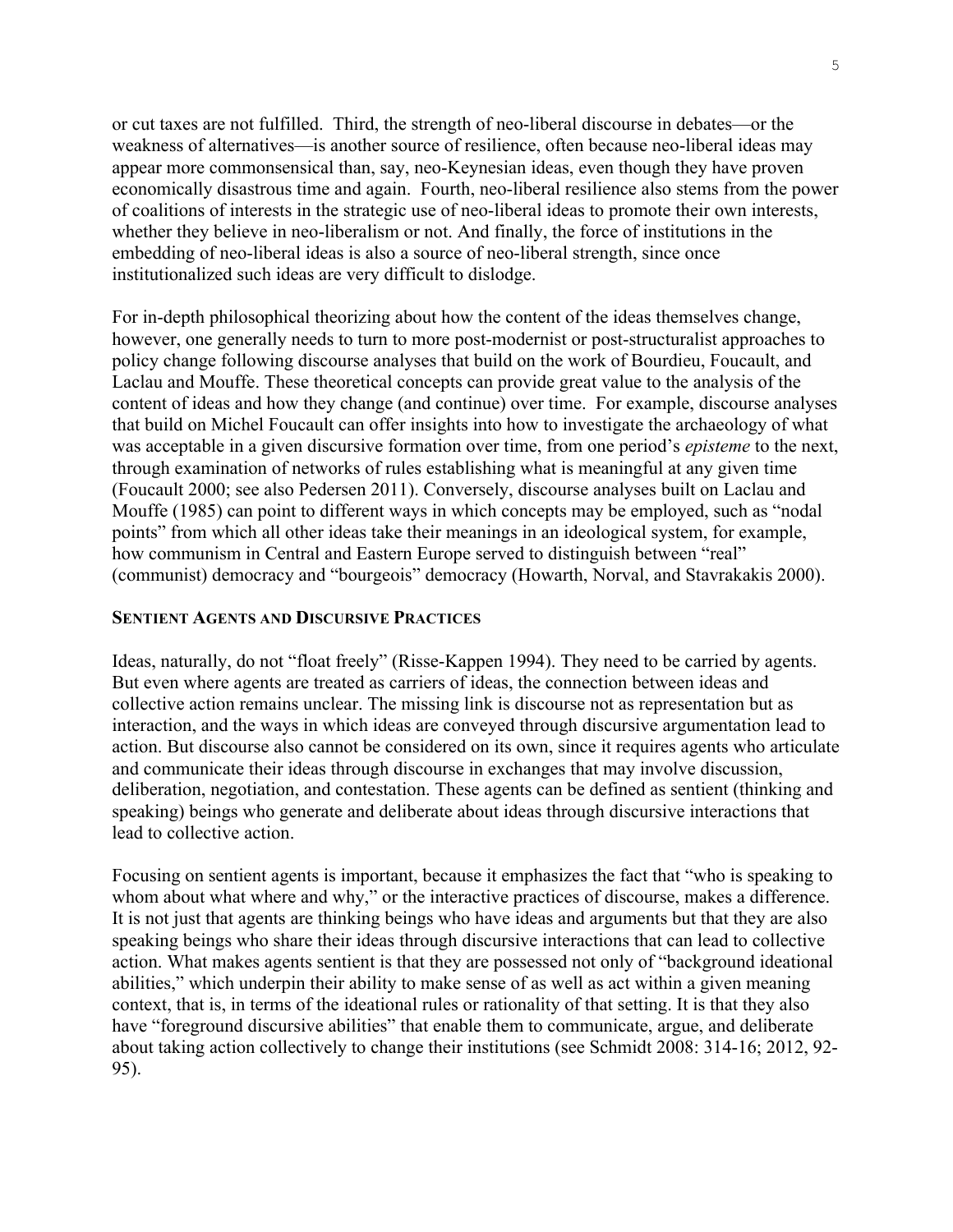This means that institutions—or structures—are socially constructed. As Searle (1995) explains, although "institutional facts"—such as property, money, marriage, governments, human rights, and cocktail parties—are consciously created by sentient agents through words and action, once they are constituted people lose sight of this not only because they are born into them but also because they use them as part of a whole hierarchy of institutional facts, in which they may be conscious of this or that institution but not of the whole architecture. Moreover, as they use them in speech and practice, the institutions themselves may evolve, whether unconsciously, as people change how they use them, or consciously, as people decide to use them differently or not to use them at all.

But where then is agency? For Searle (1995:140-45), the whole hierarchy of institutional facts make up the structure of constitutive rules to which agents are sensitive as part of their "background abilities" that enable them to speak, argue and act without the conscious or unconscious following of rules external to the agent assumed by the older neoinstitutionalists by way of rationalist calculations, historical path-dependencies, or normative appropriateness. This concept of background abilities is also present in Bourdieu's notion of the "*habitus*" (as Searle 1995:127-32 acknowledges). Bourdieu sees human activity as neither constituted nor constitutive but both simultaneously, as human beings act "following the intuitions of a 'logic of practice' which is the product of a lasting exposure to conditions similar to those in which they are placed" (Bourdieu 1990:11). In psychology, the theory of cognitive dissonance also comes close to what we are talking about here, since it shows that people generally act without thinking of any rules they may be following, but then check what they are doing against the various rules that might apply, with consciousness about the rules coming into play mainly where cognitive dissonance occurs, that is, when the rules are contradictory (Harmon-Jones and Mills 1999).

But although the concept of such "background ideational abilities" helps us to explain what goes on in individuals' minds as they come up with new ideas or follow old ones, it does not explain much about the processes by which institutions change, which is a collective endeavor. It also underemphasizes a key component in human interaction that helps explain such change: discourse.

We undersell discursive institutionalism if we equate the ontology of institutions with background ideational abilities alone, neglecting sentient agents' "foreground discursive abilities." This is peoples' ability to think and argue outside the institutions in which they continue to act, to talk about such institutions in a critical way, to communicate and deliberate about them, to persuade themselves as well as others to change their minds about their institutions, and then to take action to change them, individually or collectively. Discourse as an interactive process is what enables agents to consciously change institutions, because the deliberative nature of discourse allows them to have ideas of and talk about institutions as objects at a distance, and to dissociate themselves from them to critique them even as they continue to use them.

Calling this interactive externalization of agents' internal ideational processes "foreground discursive abilities" offers a generic term close to Habermas's (1989) view of "communicative action" (although without the normative prescriptions). It is also in line with much of the underlying assumptions of the literature on "discursive democracy" and "deliberative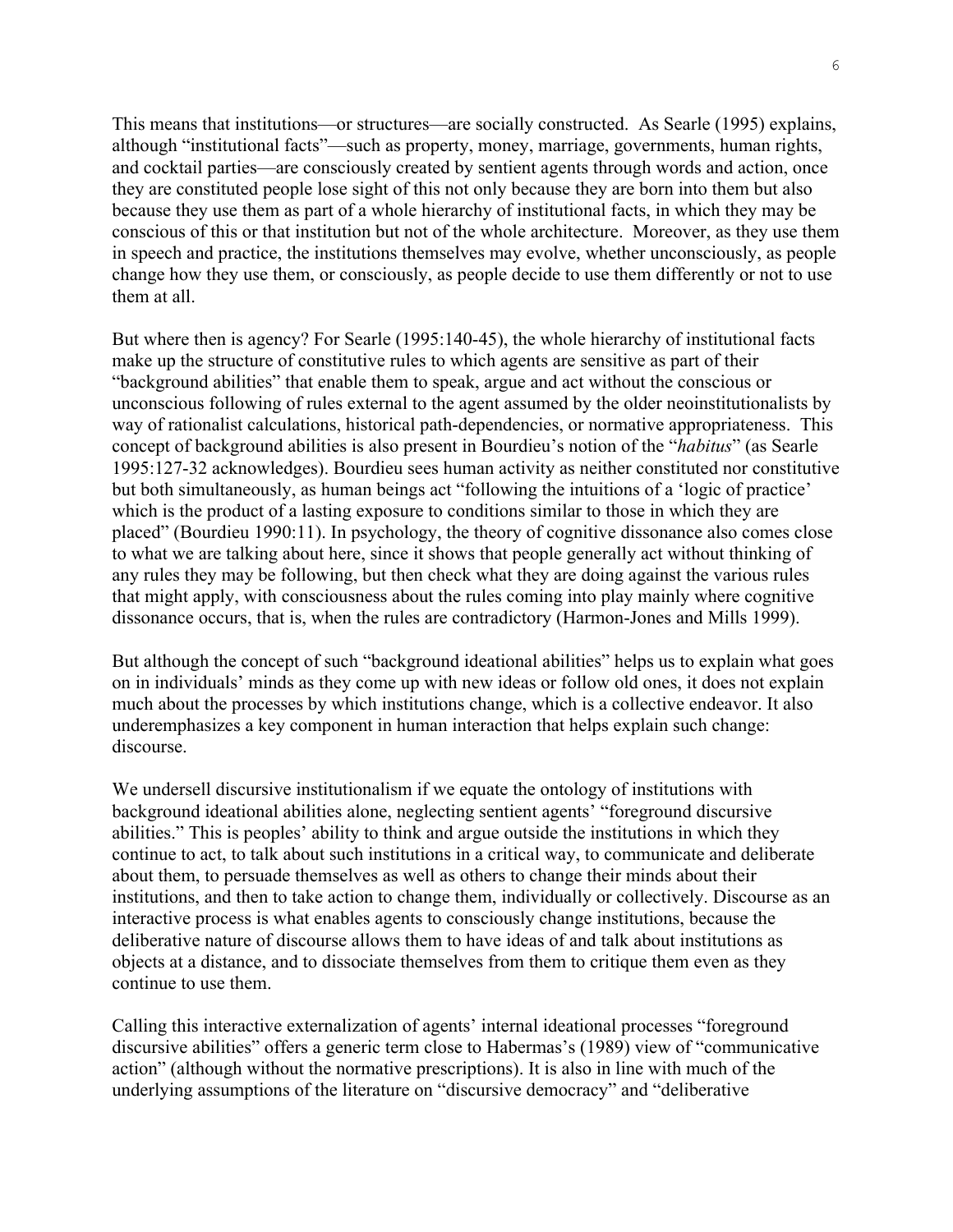democracy" (e.g., Dryzek 2000), which is all about the importance of discourse and deliberative argumentation in breaking the elite monopoly on decision making while ensuring democratic access. These are the abilities that ensure that people are able to reason, argue, and change the structures they use—a point also brought out by Antonio Gramsci (1971), who emphasizes the role of intellectuals in breaking the hegemonic discourse. But the term also points to the importance of public debates in democratic societies in serving to expose the ideas which serve as vehicles for elite domination and power or, more simply, the "bad" ideas, lies, and manipulations in the discourse of any given political actor or set of actors.

The epistemological questions raised by this ontological discussion of sentient agents' ideational and discursive abilities are mainly about "How can we be sure that we know what we know?" and "What is reality in a world in which structure and agency are as one?" These questions often lead to accusations against those who come down on the agency side of the agency-structure debate that they cannot know anything for certain once they give up the independence of structures—or materialism—because they turn reality itself into a social construction, and that they therefore are on the slippery slope of relativism.

Fears of relativism have led some discursive institutionalists to stay on the materialist side of the materialist-constructivist divide, with a correspondence view of the world that assumes that material reality is out there for agents to see, and that scholars are in the business of discovering it (e.g., Wendt (1999:109-10). Others (e.g., Gofas and Hay 2010) try to straddle the divide between materialism and constructivism through "critical realism" (Bhashkar 1979/1998), worried that if there is no "objective" reality then there is no way to protect contextualized (social) "scientific" explanation from the radical relativism of "anything goes," in which power and subjectivity could trump truth and objectivity. Yet others sit on the constructivist side of the divide, assuming that most of reality is constructed by the actors themselves beyond a very basic level, but they do not deny the "materiality" of that most basic level.

To ask if material reality exists (correspondence vs. noncorrespondence) is the wrong question, however. We do better to ask what is material and 'real' and what is real even if it is not 'material.' The latter is particularly the case of institutions that may be 'real' because they constitute interests and cause things to happen even though they are socially constructed or 'social facts' and thus not material in a visible, 'put your hand or rest your eyes on it' kind of concrete sense, which constitute what Searle (1995) calls 'brute facts.'

Wittgenstein in *On Certainty* (1972) suggests further answers to our questions by differentiating between different kinds of knowledge and certainty based in different "forms of life," as expressed through "language-games" (see discussions in Schmidt 2008, 2010b, 2012: 97-100). He makes a little-noticed but important distinction between language games based on our experience in the world and those based on our pictures of the world. Language-games based on everyday experience are ones for which radical uncertainties rarely occur, such as knowledge of one's own name and history, the numbers of hands and toes one has, the meaning of the words one uses. The kind of certainty is one in which we don't doubt that the mountain will disappear if we look away, such that anyone expressing such uncertainty would be assumed not to know the meaning of the words themselves, or not rational.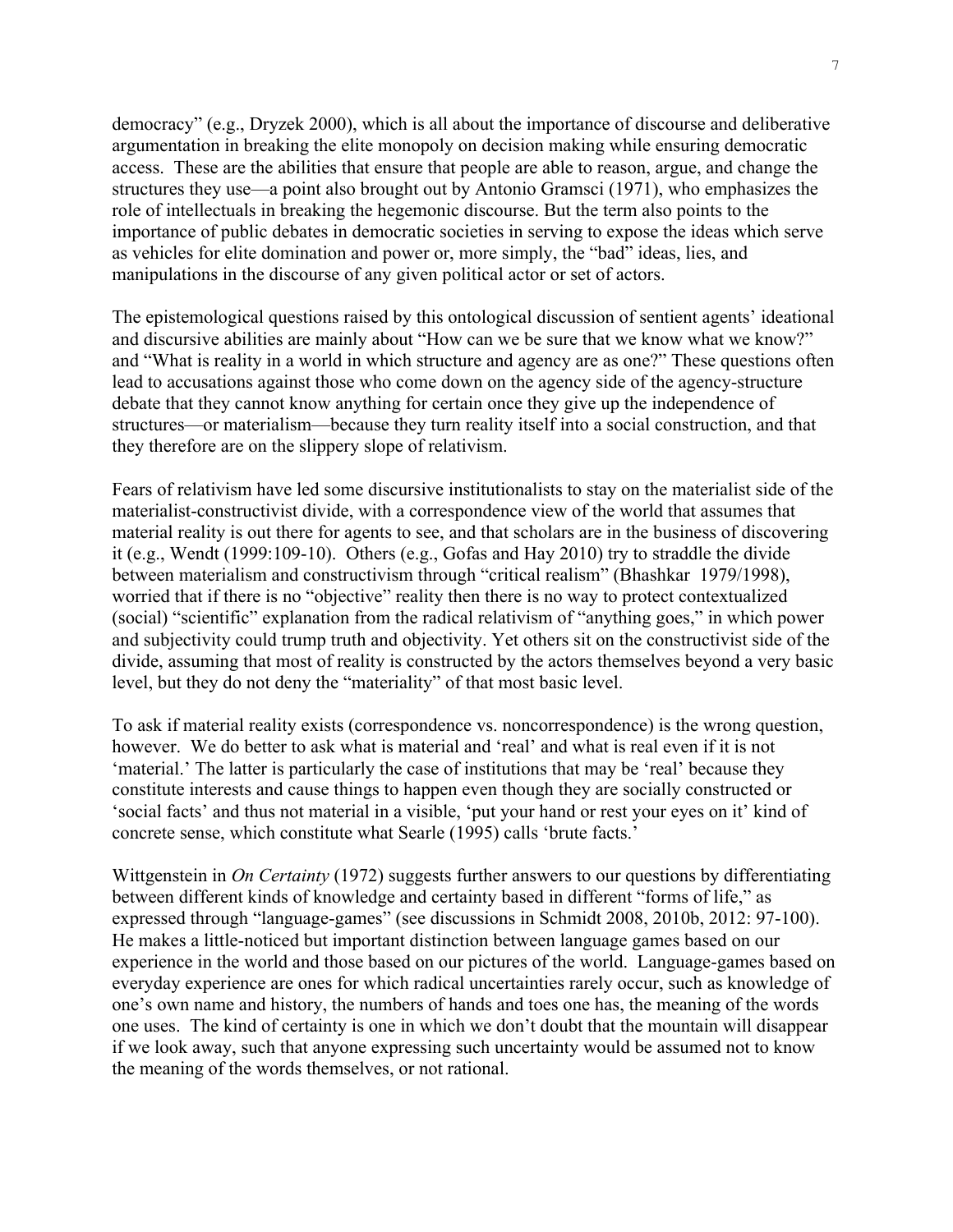By contrast, language-games based on our pictures of the world tend to involve knowledge closer to the kind found in (social) science, which can involve radical uncertainty akin to shifts in "paradigms" and "cosmologies." Belief in the existence of the earth one hundred years ago, in the events of history, in the temperature at which water boils--always allow for doubts, mistakes, and even gestalt switches, although much less often for those at the "foundation" of our picture of the world, which "stand fast" because they are part of the very "scaffolding" of our thoughts (Wittgenstein 1972, #s 211, 234).

The experience games of everyday life, in other words, are so certain as not to be doubted; but picture games may always be doubted, although some may be more uncertain than others depending upon their place in the overall system of picture games. Radical relativism, as a result, could be much more of a danger for picture games, in particular if they are far removed from the "scaffolding" of our own pictures of the world, than for experience games, which tend to be more universal. As Wittgenstein has noted elsewhere: "The common behavior of mankind is the system of reference by means of which we interpret an unknown language" (1968:1:206). And although this need not mean that we will have words for everything, such as the Hopi Indian's understanding of time or the Eskimo's many words for snow (see Whorf 1956/1997), we can translate these into our own language and experience. This ensures a high degree of certainty not only for common behavior (knowing one's name) but also commonly experienced material realities—what we see, like mountains and buildings—even if their significance may be more uncertain for us depending upon where they fit against our pictures of the world. One could even argue that there are certain bases to human rationality that allow for universalism, as illustrated in Wittgenstein's (1968:2:xi, 223) famous observation: "if a lion could talk, we would not understand him." And it is also the case that if all ideas are "constructed," it is possible, although not easy, to construct international ideas about interests and norms--what is the modern notion of human rights about, after all, if not that (see Risse, Ropp, and Sikkink 1999)?

The distinction between matters of experience and pictures of the world, thus, is a crucial one for our discussion of epistemological questions related to knowledge and certainty, since it helps us avoid the risks of radical relativism. It suggests that social scientists' explanations have varying degrees of certainty, depending on their objects of knowledge and explanation. It demonstrates that social agents in any given culture and time can generally understand other cultures and times based on common experiences through translation and interpretation, even if they may have greater difficulty with their pictures of the world. Finally, with regard to sentient agents, it shows that knowledge and certainty are collectively constructed within given institutional contexts. And for such collective construction, we need to examine more closely the range of discursive actions in which sentient agents engage.

## **INTERACTIVE PROCESSES OF DISCOURSE**

Discursive interactions generally fall into one of two domains in the public sphere: the policy sphere characterized by a "coordinative" discourse among policy actors engaged in creating, deliberating, arguing, bargaining, and reaching agreement on policies; and the political sphere characterized by a "communicative" discourse between political actors and the public engaged in presenting, deliberating, arguing over, contesting, and legitimating those policy ideas (see Schmidt 2002a ch. 5, 2006 ch. 5, 2008).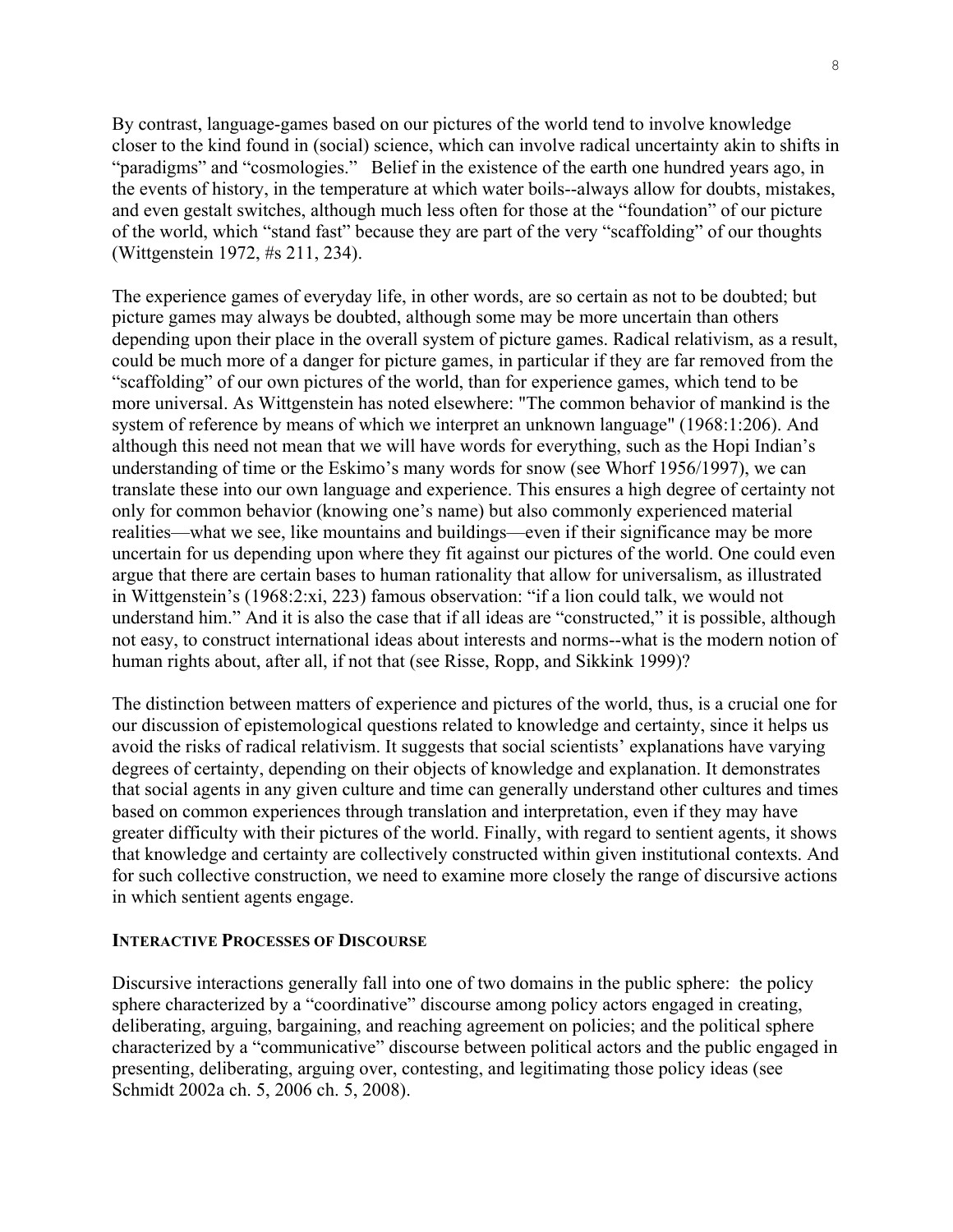The agents in the coordinative discourse are generally the actors involved in the policy process, including "policymakers" or government officials, policy consultants, experts, lobbyists, business and union leaders, and others. They generate policy ideas and arguments with different degrees and kinds of influence. And they organize themselves in a variety of groupings as discursive communities in order to influence the generation, shaping, and adoption of policies, often activated by entrepreneurial or mediating actors and informed by experts.

"Discourse coalition" is arguably the most general way of conceiving of such discursive communities. Maarten Hajer (1993:45) uses the concept to elucidate the "discursive production of reality" by groups of policy actors who construct the new social idea or narratives engage, as in the case of acid rain policy in the country. Discourse coalitions are also used by Gerhard Lehmbruch (2001) to identify the policy actors who share ideas across extended periods of time, as in the rise of ordo-liberalism in Germany as well as the idea of a social market economy. Notably, the members of the discourse coalitions themselves need not share all the same ideas, beliefs, goals, or interests in order to promote a common policy program (see Jobert 2003). Rather, discourse coalitions may be engaged in constant argumentation in their efforts to develop the ideas that they hope policy actors will ultimately take as their own as they generate policies.

When discourse coalitions are conceived of mainly as linking actors on the basis of their shared ideas, they have also been called "epistemic communities" to call attention to the loosely connected transnational actors who hold the same cognitive and normative ideas about a common policy enterprise that they seek to promote (Haas 1992). Another subset of discourse coalitions are "advocacy coalitions," a term that tends to be used for more closely connected individuals who don't just share ideas but also have access to policymaking (Sabatier 1993). In addition, particular agents in discourse coalitions may themselves be cast as policy "entrepreneurs" (Kingdon 1984) or "mediators" (Jobert 1989; Muller 1995) who serve as catalysts for change as they articulate the ideas of the various discourse coalitions or of discursive communities more generally.

Discursive communities, including discourse coalitions, often generate their own information, although increasingly the technical experts to whom they turn are organized in think tanks, often separate from the discursive communities. Fischer (1993), for example, notes that in the United States, while the Democratic Party first used policy analysts in think tanks as a way to legitimize their "new class liberal arguments" by disguising them as technocratic discourse, the Republican discourse coalition bested them by politicizing expertise via the conservative, politically engaged think tanks that had been proliferating since the 1970s. Rich (2004) updates this with his own study of Washington-based think tanks, in which conservative think-tanks that produce unabashedly political and value-laden research have gotten a much bigger bang for their buck than more progressive think tanks, which seek to be (or at least to appear to be) more valueneutral and objective. Campbell and Pedersen (2014) have recently shown that a similar phenomenon has been developing in Europe, in which only in the past five years or so have think tanks proliferated in national capitals and Brussels. Most importantly, however, national differences remain paramount, with the production and diffusion of policy ideas following from nationally specific modes of organization, cooperation or competition, and partisanship.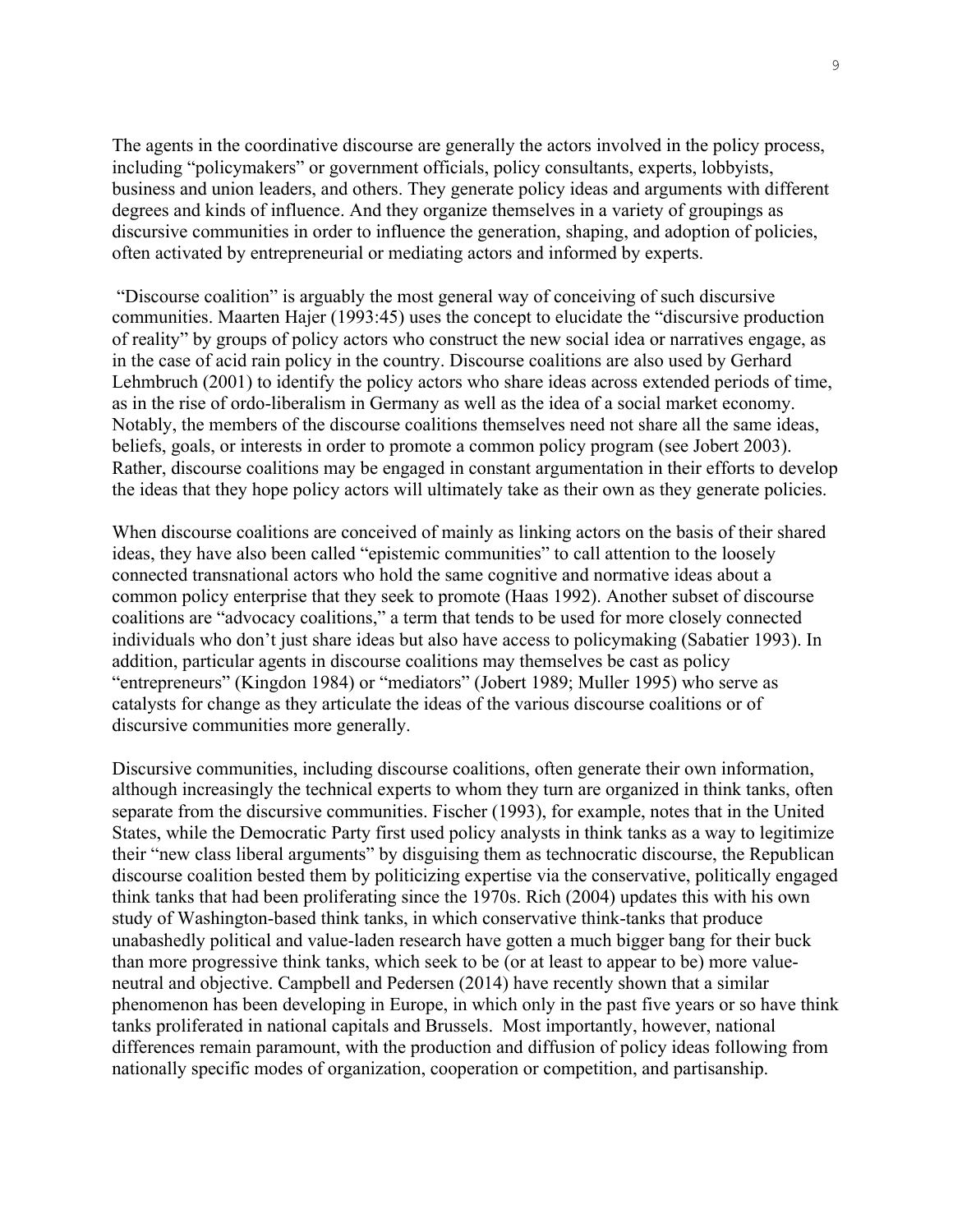In the communicative discourse, the agents of change consist not only of the usual suspects: political leaders, elected officials, party members, policymakers, spin-doctors, and the like who act as "political entrepreneurs" as they attempt to form mass public opinion (Zaller 1992), engage the public in debates about the policies they favor (Mutz, Sniderman, and Brody 1996), and win elections. They also include the media, interest groups acting in the specialized "policy forums" of organized interests (e.g., Rein and Schön 1994), public intellectuals, opinion makers, social movements, and even ordinary people through their everyday talk and argumentation, which can play an important role not just in the forum of "opinion-formation" but also in that of "will-formation" (Mansbridge 2009). In other words, all manner of discursive publics engaged in "communicative action" (Habermas 1989) may be involved, with communication going not only from the top down but also from the bottom up.

The spheres of coordinative policy construction and communicative policy legitimation are of course interconnected in terms of both the substantive content as well as the interactive process. To begin with, the policy ideas in the coordinative discourse—often more heavily weighted toward cognitive justification—are generally translated by political actors into language and arguments accessible to the general public as part of a communicative discourse that also adds normative legitimation, to ensure that the policy and programmatic ideas resonate with the philosophical frames of the polity (see Schmidt 2006:255-7). The process itself is one in which the coordinative discourse can be seen to prepare the ground for the communicative. In the United Kingdom, for example, the ground was prepared for Thatcher's monetarist paradigmchange before her election, by the ideas developed in a coordinative discourse consisting of a small group of the "converted" from the Conservative party, financial elites, and the financial press (Hall 1993). But Thatcher herself was the political entrepreneur who put these ideas into more accessible language through a communicative discourse to the general public (Schmidt 2002a ch. 6).

This said, the coordinative and communicative discourses don't always connect with one another. Policy ideas may remain in the policy sphere, either because the public might not approve, as has sometimes been the case of more progressive policies, or because the public is not interested, as in the case of highly technical reforms of banking and finance. But there may also be cases where politicians argue for one thing in the coordinative policy sphere, another in the communicative political sphere, as has often been the case with the European Union, where the perceived democratic deficit is due in part to the blame shifting of national political leaders who agree to one thing in the coordinative discourse of the Council of Ministers but, fearful of negative public reaction, say something very different in the communicative discourse to the general public (see Schmidt 2006 ch. 1, 2008).

We still have a problem, however, because this discussion remains focused primarily on the discourse of elites, whether in a top-to-top coordinative discourse or in a top-down communicative discourse. Mostly, however, in addition to any formalized, elite processes of coordinative consultation and whatever the elite-led processes of communicative deliberation, the public has a whole range of ways of arguing about and responding to elite-produced policies. The media, for example, are often key to framing the terms of the communicative discourse, creating narratives, arguments, and images that become determinant of interpretations of a given set of events. In the case of the financial market crises, the framing has generally been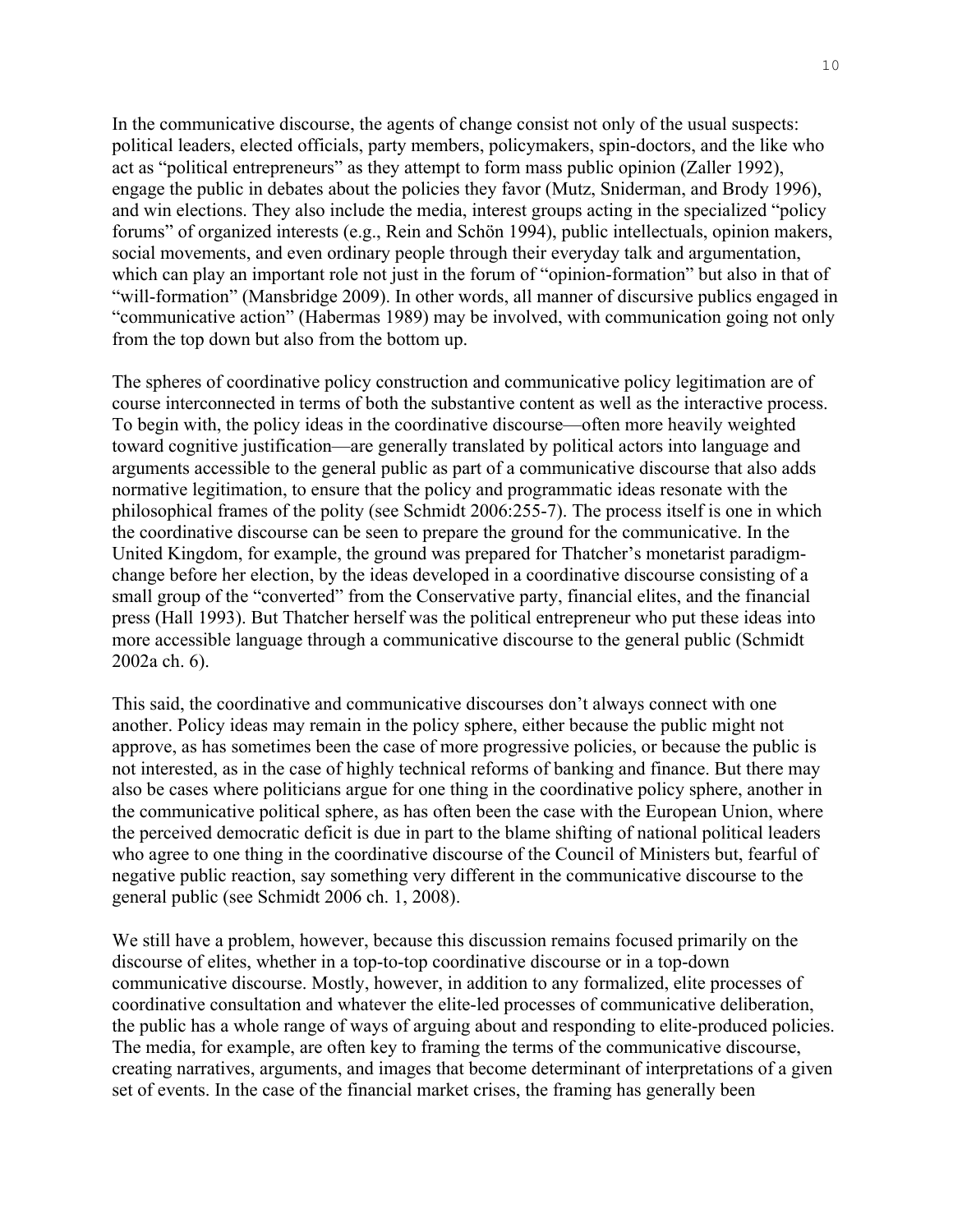personalized in terms of a rogue player rather than generalized as a deeper critique of the international banking system, as in the case of the Barings bank debacle (Hudson and Martin 2010), or when Martha Stewart became the poster child for the early 2000s financial crisis and Bernie Madoff for the 2008 crisis.

Social movements are also significant forces in a "bottom-up" communicative discourse. Scholars who focus on "contentious politics" demonstrate the many ways in which leaders, social movement activists, along with everyday actors spur change through ideas that contest the status quo, conveyed by discourse that persuades others to join in protest, which in turn generates debate and argumentation (e.g., Aminzade et al. 2001; Della Porta 2009)*.* Charlotte Epstein's (2008) account of how "Moby Dick" became "Moby Doll" is a clear demonstration of the way in which social movements were able to change ideas through a communicative discourse that led to radically altered policies negotiated in the trans-national coordinative sphere.

Social movements are best categorized as part of the communicative discourse because they are at least initially removed from the policy world, and rely on pressure from the outside, through media coverage of their protests and actions, rather than from the inside, through policy influence. But often, as social movements develop, the outside communicative practices are accompanied by inside coordinative ones. In some cases, as social movements become institutionalized, particularly the case with regard to the environment or women's issues, the coordinative discourse with policy actors becomes predominant, and the kind of activity engaged in makes the social movement one in name only except for the moments when a mobilizing issue comes up, and the social movement returns to protest and argumentation in the streets.

Finally, the general public of citizens and voters to whom this communicative discourse is directed also contribute to it and, thereby, spur policy change. They do this as members of civil society, not just through grass-roots organizing, social mobilization, and demonstrations, but also as members of "mini-publics" in citizen juries, issues forums, deliberative polls, and the like (see Goodin and Dryzek 2006) as well as more simply as members of the electorate, whose voice is heard as the subjects of opinion polls, surveys, focus groups, as well as, of course, as voters- where actions speak even louder than verbal arguments. Not to be neglected in this, however, are also the everyday practices of ordinary people, even in cases where ideas are unarticulated, and change is individual, subtle and slow, as they articulate their protest through sanctioning politicians in votes or by not voting at all (Seabrooke 2007).

### **THE CONTEXT OF IDEAS AND DISCOURSE**

Institutional context also matters. If sentient (thinking and speaking) agents are the drivers of change, and their ideas (what they think and argue about what to do) and discourse (what they say about what to do) are the vehicles of change, then the institutional context is the setting within which their ideas have meaning, their discourses have communicative force, and their collective actions make a difference (if they do what they say they think about what to do).

Three elements--ideas, discourse, and institutions--all need to be considered in terms of the institutional context. That context is first of all the "meaning context" in which ideas and discourse make sense, such that speakers "get it right" in terms of the ideational rules or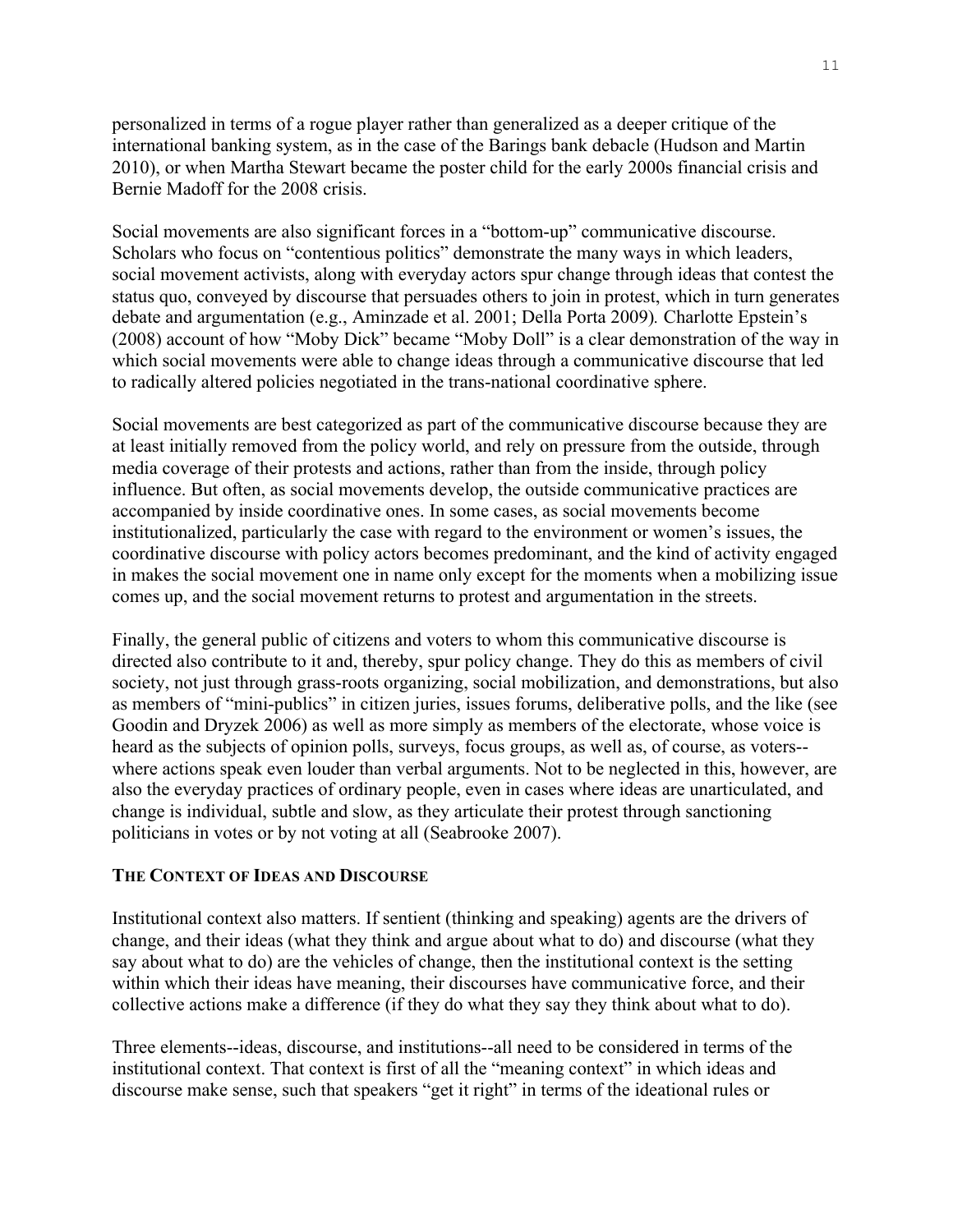rationality of a given setting, by addressing their remarks to the "right" audiences at the "right" times in the "right" ways. This is why even where a term may be disseminated internationally, when it is taken up nationally, it is likely to be used very differently, given differences in meaning context and all that that entails in terms of culture--economic, political, and social.

The context, however, may also refer to the "forum" within which the discourse proceeds, following a particular logic of communication. Thus, for example, Stephen Toulmin (1958) shows that in any given "forum of argumentation" or discourse, the procedural rules create a common set of understandings even when speakers lack trust or consensus, as in the adversarial arguments that take place in a courtroom. Moreover, in international negotiations where the rules are not preestablished and the "forum" is an ad hoc creation dependent upon the players and the circumstances, prenegotiations are the context within which the rules of discursive interaction are set, even though the actual process involves other kinds of discursive interactions outside the negotiating context, such as with domestic constituencies and other international actors (Stein 1989).

Finally, formal institutions—as elaborated in historical institutionalist explanation—also constitute the institutional context and give shape to discursive interactions. Formal arrangements affect *where* discourse matters, by establishing who talks to whom about what, where and when. For example, although all countries have both coordinative and communicative discourses, one or the other tends to be more important due to the configuration of their political institutions. Political institutional setting helps explain why simple polities like France and the United Kingdom, where authority tends to be concentrated in the executive and reform agendas are generally decided by a restricted elite, tend to have more elaborate communicative discourses to the public--so as to legitimate those reforms--than in compound polities like Germany and Italy, where authority tends to be more dispersed, and their coordinative discourses among policy actors are necessarily more elaborate, given the wide range of actors involved (Schmidt 2000, 2002a, 2006).

The formal institutional context, however, is not neutral with regard to its effect on politics. But one cannot therefore simply map power onto position, as is often done in rationalist and historical institutionalist analyses that assume we know an agent's interests and power to serve those interests if we know their position (Schmidt 2010a). In discursive institutionalism, by contrast, there is always the recognition that ideas and discourse can also provide power, as actors gain power from their ideas at the same time they give power to their ideas (see also Wodak 2009:35-36). This results, for example, when agents are able to "set the agenda" as "policy entrepreneurs" who build coalitions for reform or as "political entrepreneurs" who gain public support for reform (Kingdon 1984; Baumgartner and Jones 1993). Moreover, actors can gain power from their ideas even where they may lack the power of position, whether discourse coalitions, as in the case of acid rain (Hajer 1993) or social movements, as in the case of the whales (Epstein 2008).

Ideational power can also come from a position *qua* position, however, since ideas and values infuse the exercise of power and perceptions of position (Lukes 2005). Theories about the structures and practices of elite ideational domination abound among continental philosophers and macro-sociologists (e.g., Bourdieu 1994; Foucault 2000; Gramsci 1971). But the importance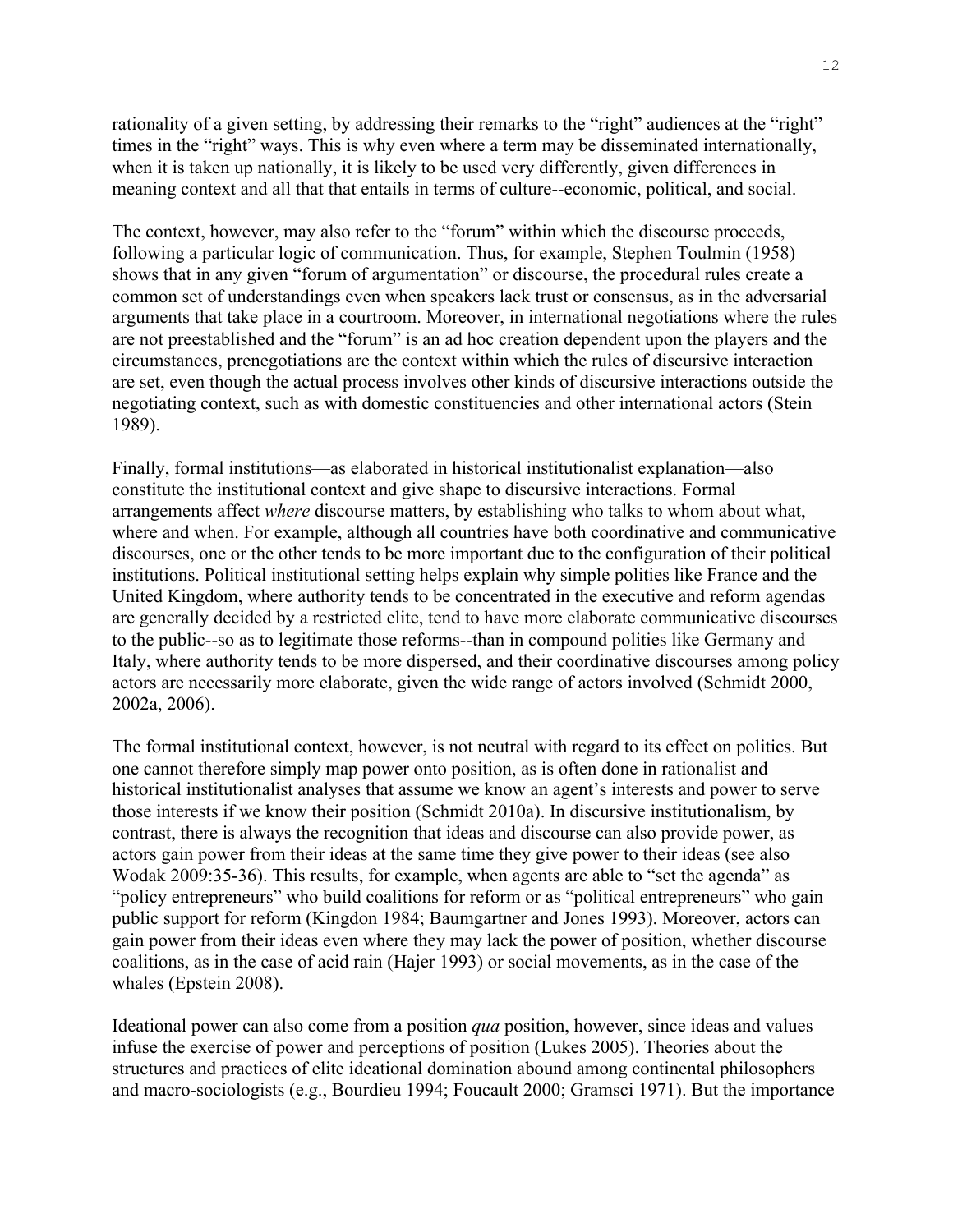of discourse means that regardless of the power of the background ideational context, in which people may very well be socialized into a certain manner of thinking through elite-dominated ideas, foreground discursive abilities enable those self-same people to reason about and critique those ideational structures. But this is not to suggest that therefore simply recognizing, contesting, and thereby seeking to delegitimize the power of elites' ideas necessarily changes the structures of power and the power of position or coercion. Structural power is also the power not to listen, and to impose.

The different ways of thinking about the discursive power of ideas can be systematized in three basic ways: power *through* ideas, power *over* ideas, and power *in* ideas (Carstensen and Schmidt n/a). First, and perhaps most commonly analysed within discursive institutionalism, ideational power *through* ideas occurs when actors have the capacity to persuade other actors of the cognitive validity and/or normative value of their worldview through the use of ideational elements. Second, ideational power *over* ideas is manifested as the capacity of actors to control and dominate the meaning of ideas. This may occur both directly, say, by elite actors' coercive power to impose their ideas, and indirectly, by actors shaming opponents into conformity—as when social movements' activism pushes elites to adopt their ideas—or resisting alternative interpretations—as in the power of neo-liberal economic experts to shut out neo-Keynesian alternatives. Third, and finally, ideational power shows itself when certain ideas enjoy authority in structuring thought or institutionalizing certain ideas at the expense of other ideas—as in analyses following Foucault, Bourdieu, or Gramsci. Here ideational power concerns the ways that historically specific structures of meaning or the institutional setup of a polity or a policy area enhances or diminishes the ability of actors to promote their ideas. This also fits with historical or sociological institutionalist approaches to ideas.

#### **CONCLUSION**

Discursive institutionalism offers a way to understand policy in the context of ideas, discourses, and institutions. We focus attention not only on the content of ideas and discourse, which comes in a wide variety of forms and types at different levels and different rates of change, but also on the interactive processes of discourse. The "sentient" agents in such processes engage in discourses of coordinative policy construction and communicative policy legitimation that may go in many directions, whether from top to bottom, bottom to top, or may even stay at the bottom. The institutional context in which they interact is also important. It is constituted not only by the meaning-based logics of communication in any given setting that agents navigate through their background ideational abilities and maintain or change through their foreground discursive abilities. That context is also defined by their (in)formal institutions, since power and position also matter in terms of ideas and discourse as well as structural constraints. Such a contextual understanding challenges approaches that see policies only in piecemeal terms as potential solutions to specific problems. Discursive institutionalism is a way of opening up a wider perspective in order to recognize policy studies as contributing to a larger assessment of current social conditions and the ways they might be effectively addressed.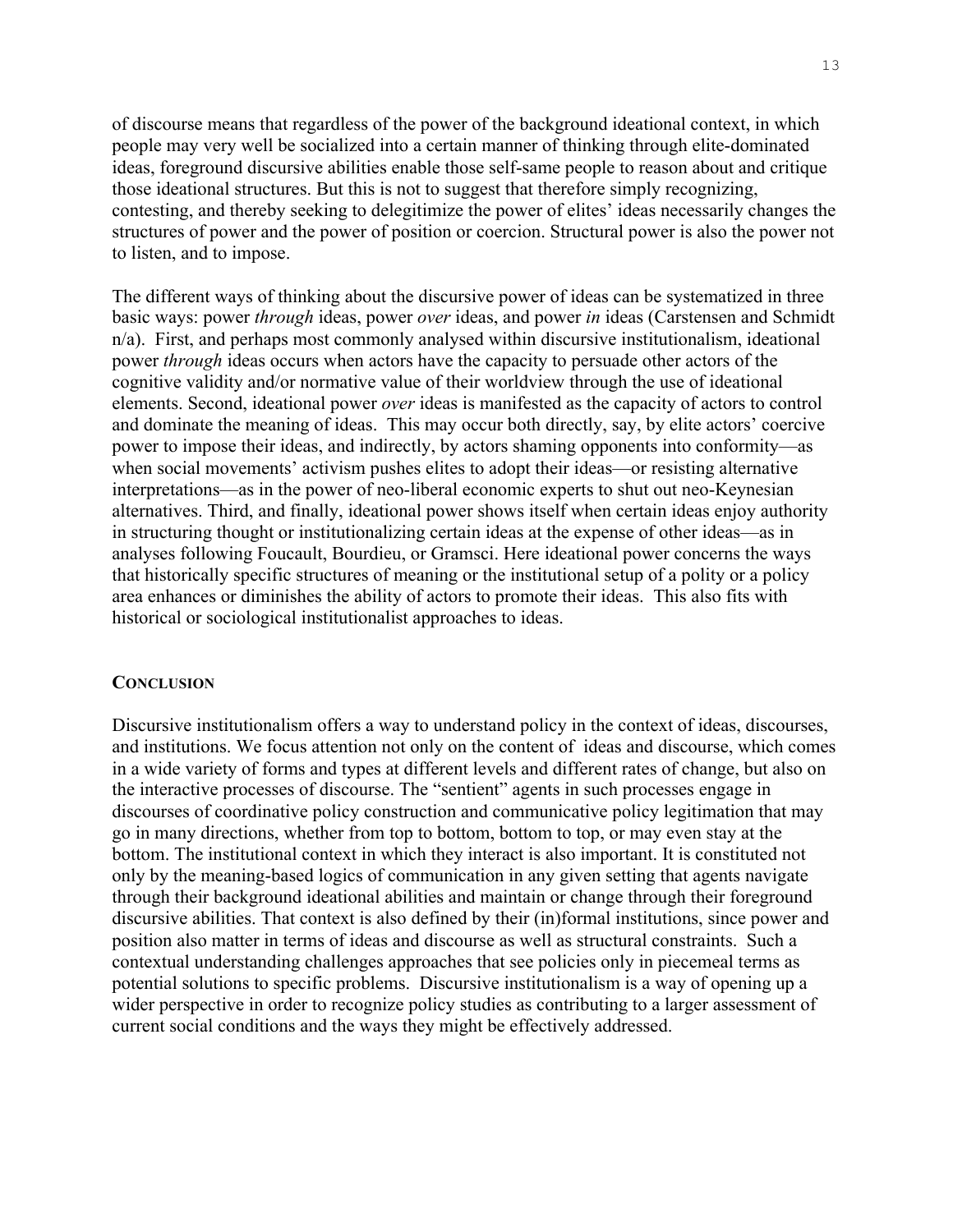#### **REFERENCES**

- Aminzade, Ronald R., Jack A. Goldstone, Doug McAdam, Elizabeth J. Perry, William H. Sewell Jr., Sidney Tarry, and Charles Tilly. 2001. *Silence and Voice in the Study of Contentious Politics.* New York: Cambridge University Press.
- Bhashkar, Roy. (1979) 1998. *The Possibility of Naturalism.* 3rd ed. London: Routledge.
- Baumgartner, Frank R., and Bryan D. Jones. 1993. *Agendas and Instability in American Politics.* Chicago: University of Chicago Press.
- Berman, S. 1998. The Social Democratic Movement: Ideas and Politics in the Making of Interwar Europe Cambridge: Harvard Univ. Press
- Bevir, Mark (2010) *Democratic Governance* Princeton: Princeton University Press.
- Bevir, Mark, and R. A. W. Rhodes. 2003. *Interpreting British Governance.* London: Routledge.
- Blyth, Mark M. 1997. "`Any More Bright Ideas?' The Ideational Turn in Comparative Political Economy." *Comparative Politics* 29(2): 229-50.
- Blyth, Mark M. 2002. *Great Transformations: Economic Ideas and Institutional Change in the Twentieth Century*. New York: Cambridge University Press.
- Bourdieu, Pierre. 1990. *In Other Words: Essays towards a Reflexive Sociology.* Stanford, Calif.: Stanford University Press
- Bourdieu, Pierre. 1994. *Raisons Pratiques.* Paris: Le Seuil.
- Campbell, John L. and Pedersen, Ove (2014). *The National Origins of Policy Ideas: Knowledge Regimes in the United States, France, Germany, and Denmark* Princeton: Princeton University Press.
- Carstensen, Martin B. and Schmidt, Vivien A. (n/a) "Power through, over and in ideas: Conceptualizing ideational power in discursive institutionalism." *Journal of European Public Policy* (forthcoming).
- Della Porta, Donatella. Ed. 2009. *Democracy in Social Movements*, Basingstoke: Palgrave Macmillan.
- Dryzek, John. 2000. *Deliberative Democracy and Beyond* Oxford: Oxford University Press.
- Dobbin, Frank, Beth Simmons, and Geoffrey Garrett. 2007. "The Global Diffusion of Public Policies: Social Construction, Coercion, Competition or Learning?" *Annual Review of Sociology* 33:449-72.
- Epstein, Charlotte. 2008. *The Power of Words in International Relations: Birth of an Anti-Whaling Discourse*. Cambridge, Mass.: MIT press.
- Finnemore, M. 1996. "Norms, Culture, and World Politics: Insights from Sociology's Institutionalism." *International Organization* 50(2): 325–47.
- Fischer, Frank. 1993. "Policy Discourse and the Politics of Washington Think Tanks." In *The Argumentative Turn in Policy Analysis and Planning*, edited by Frank Fischer and John Forester, Durham, N.C.: Duke University Press.
- Fischer, Frank, and Forester, John, eds. 1993. *The Argumentative Turn in Policy Analysis and Planning.* Durham, N.C.: Duke University Press.
- Forester, John. 1993. "Learning from Practice Stories: The Priority of Practical Judgment." In *The Argumentative Turn in Policy Analysis and Planning*, edited by Frank Fischer and John Forester. Durham, N.C.: Duke University Press.
- Foucault, Michel. 2000. *Power.* Vol. 3 of *Essential Works of Foucault, 1954-1984*. Edited by J. D. Faubion. New York: New Press.
- Freeden, M. 2003. *Ideology: A Very Short Introduction* Oxford: Oxford University Press.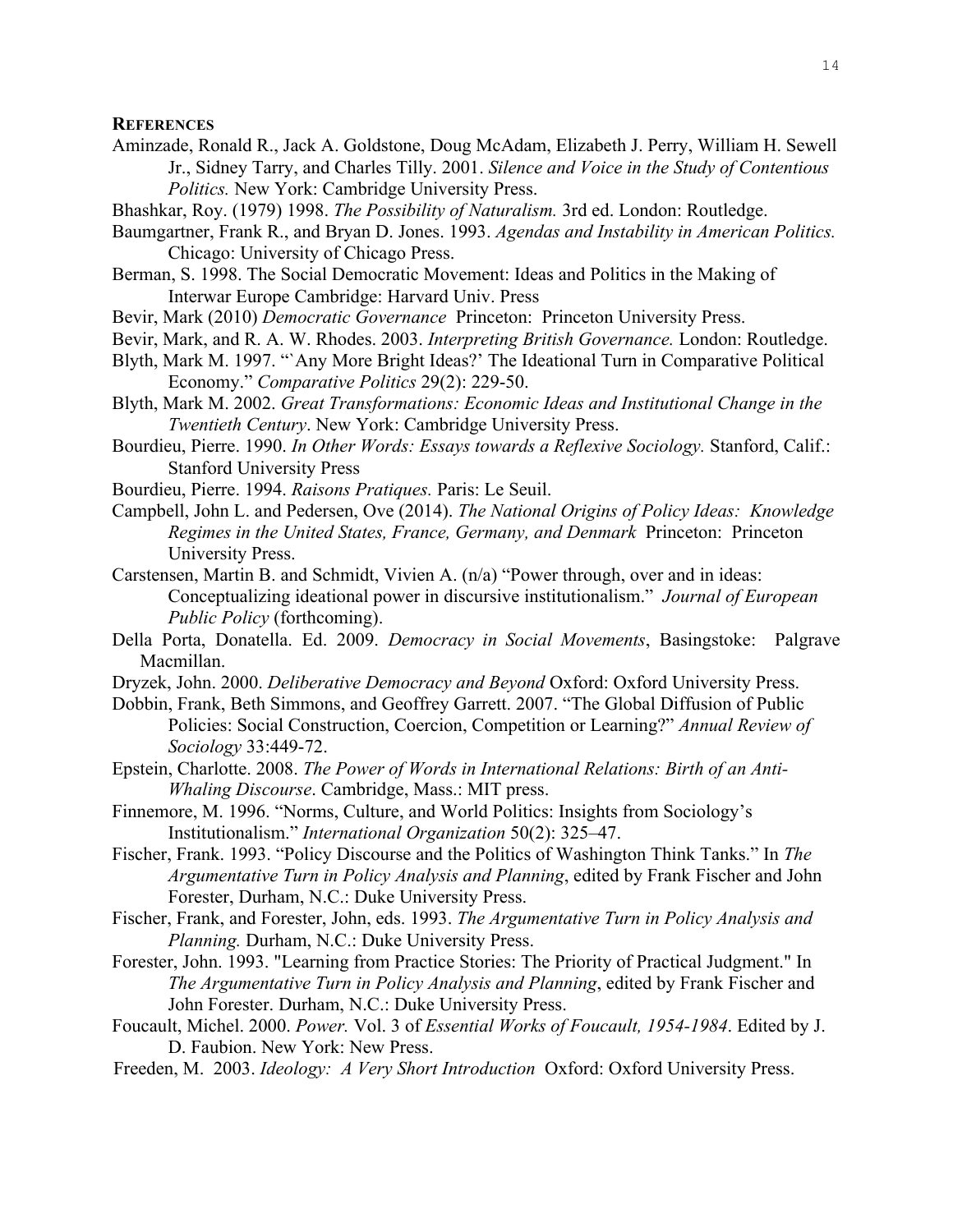- Gofas, A., and C. Hay. 2010. "The Ideas Debate in Political Analysis: Towards a Cartography and Critical Assessment." In *The Role of Ideas in Political Analysis*, edited by A. Gofas and C. Hay. London: Routledge.
- Goodin Robert, and Dryzek, John. 2006. "Deliberative impacts: the macro-political uptake of mini-publics," *Politics and Society.* 34(2):219–44.
- Goodin, Robert, and Tilly Charles, eds. 2006. *Oxford Handbook of Contextual Political Analysis*. Oxford: Oxford University Press.
- Gramsci A. 1971. *Selections from the Prison Notebooks*. New York: International Publishing.
- Haas, P. M. 1992. "Introduction: Epistemic Communities and International Policy Coordination." *Int Org* 46: 1–35.
- Habermas, Jürgen. 1989. *The Structural Transformation of the Public Spherei.* Translated by T. Burger and F. Lawrence. Cambridge, Mass.: MIT Press.
- Hajer, Maarten. 1993. "Discourse Coalitions in Practice: The Case of Acid Rain in Great Britain."In *The Argumentative Turn in Policy Analysis and Planning*, edited by Frank Fischer and John Forester. Durham, N.C.: Duke University Press.
- Hall, Peter. 1993. "Policy Paradigms, Social Learning and the State: The Case of Economic Policy-Making in Britain." *Comparative Politics* 25:275–96.
- Harmon-Jones, E., and J. Mills. 1999. *Cognitive Dissonance: Progress on a Pivotal theory in Social Psychology.* Washington, D.C.: American Psychological Association.
- Hay, C. 2006. "Constructivist Institutionalism." In *The Oxford Handbook of Political Institutions*, edited by R. A. W. Rhodes, S. Binder, and B. Rockman. Oxford: Oxford University Press.
- Howarth, D., A. J. Norval, and Y. Stavrakakis, eds. 2000. *Discourse Theory and Political Analysis*. Manchester: Manchester University Press.
- Hudson, David, and Mary Martin. 2010. "Narratives of Neoliberalism." In *The Role of Ideas in Political Analysis*, edited by Andreas Gofas and Colin Hay. London: Routledge.
- Hunt, Lynn. 1984. *Politics, Culture, and Class in the French Revolution.* Berkeley: University of California Press.
- Jobert Bruno. 1989. "The Normative Frameworks of Public Policy." *Political Studies* 37:376-86.
- Jobert, Bruno. 2003. "Europe and the Recomposition of National Forums." *Journal of European Public Policy* 10(3): 463-77.
- Kingdon, John. 1984. *Agendas, Alternatives and Public Policies.* New York: Longman.
- Kuhn, Thomas. 1970. *The Structure of Scientific Revolutions.* 2nd ed. Chicago: University of Chicago Press.
- Laclau, Ernesto, and Chantal Mouffe. 1985. *Hegemony and Socialist Strategy: Towards a Radical Democratic Politics.* Oxford, U.K.: Blackwell.
- Lehmbruch, G. 2001. "Institutional Embedding of Market Economies: The German Model and Its Impact on Japan." In *The Origins of Nonliberal Capitalism*, edited by W. Streeck and K. Yamamura. Ithaca, N.Y.: Cornell University Press.
- Lukes, Stephen. 2005. *Power: A Radical View Second Edition.* Basingstoke, U.K.: Palgrave Macmillan.
- Mansbridge, J. 2009. "Deliberative and Non-Deliberative Negotiations." Harvard Kennedy School Working Papers, *HKS Working Paper No. RWP09-010*,
	- http://papers.ssrn.com/sol3/papers.cfm?abstract\_id=1380433#%23.
- March, James G., and Johan P. Olsen. 1989. *Rediscovering Institutions*. New York: Free Press.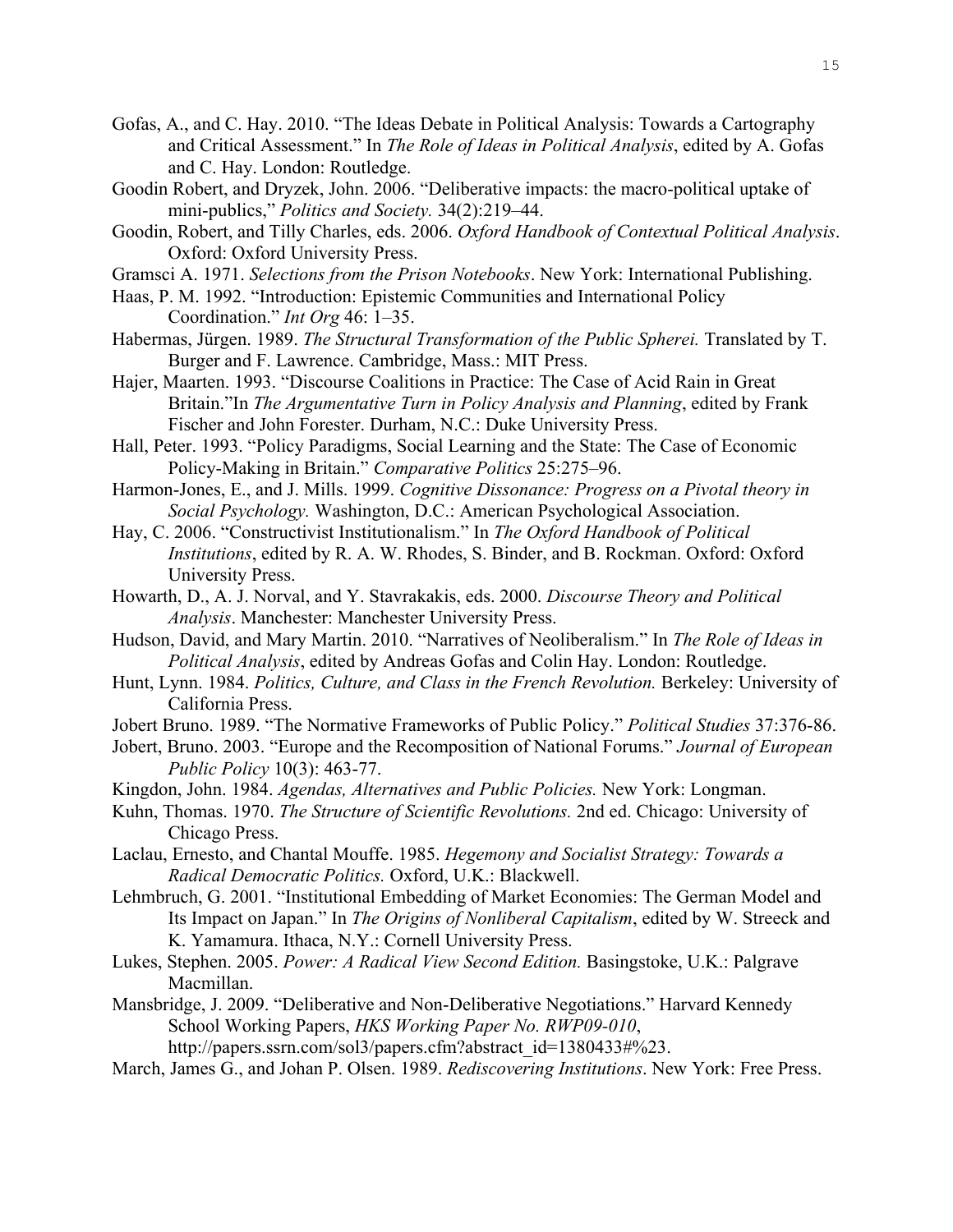- Muller, P. 1995. "Les politiques publiques comme construction d'un rapport au monde." In *La Construction du Sens dans les Politiques Publiques*, edited by Alain Faure, Gielles Pollet, and Philippe Warin, pp. 153–79.. Paris: L'Harmattan.
- Mutz, Diana C., Paul M. Sniderman, and Richard A. Brody. 1996. *Political Persuasion and Attitude Change*. Ann Arbor: University of Michigan Press.
- Nora, Pierre. 1989. "Between Memory and History" *Representations* 26: 11-12.
- Parsons, Craig. 2003. *A Certain Idea of Europe*. Ithaca: Cornell
- Pedersen, Ove. (2011) "Discourse Analysis." *Encyclopaedia of Political Science*, edited by Bertrand Badie, Dirk Berg-Schlosser, and Leonardo Morlino. Thousand Oaks, CA: Sage.
- Rein, Martin, and D. A. Schon. 1994. *Frame Reflection Toward the Resolution of Intractable Policy Controversies.* New York: Basic Books.
- Rich, A. 2004. *Think Tanks, Public Policy, and the Politics of Expertise.* New York: Cambridge University Press.
- Risse, Thomas, Ropp, Stephen, and Sikkink, Kathryn. 1999. *The Power of Human Rights: International Norms and Domestic Change* Cambridge: Cambridge University Press.
- Risse-Kappen, Thomas. 1994. "Ideas Do Not Float Freely: Transnational Coalitions, Domestic Structures, and the End of the Cold War." *International Organization* 48(2): 185-214.
- Roe, E. 1994. *Narrative Policy Analysis.* Durham, N.C.: Duke University Press.
- Rothstein, Bo. 2005. *Social Traps and the Problem of Trust*. Cambridge: Cambridge University Press.
- Sabatier, Paul. 1993. "Policy Change over a Decade or More." In *Policy Change and Learning: An Advocacy Coalition Approach*, edited by H. C. Jenkins-Smith. Boulder, Colo.: Westview Press.
- Schimmelfennig, F. 2001. "The Community Trap: Liberal Norms, Rhetorical Action, and the Eastern Enlargement of the European Union." *International Organization* 55 (1) winter: 47-80.
- Schmidt, Vivien A. 2000. "Values and Discourse in the Politics of Adjustment." In *Welfare and Work in the Open Economy*, vol. 1, edited by Fritz W. Scharpf and Vivien A. Schmidt, pp. 229-309. Oxford: Oxford University Press.
- Schmidt, Vivien A. 2002a. *The Futures of European Capitalism.* Oxford: Oxford University Press.
- Schmidt, Vivien A. 2002b. "Does Discourse Matter in the Politics of Welfare State Adjustment?" *Comp. Pol. Stud.* 35(2): 168-93.
- Schmidt, Vivien A. 2006. *Democracy in Europe: The EU and National Polities.* Oxford: Oxford University Press.
- Schmidt, Vivien A. 2008. "Discursive Institutionalism: The Explanatory Power of Ideas *and* Discourse." *Annual Review of Political Science* 11:303-26.
- Schmidt, Vivien A. 2010a. "Taking Ideas *and* Discourse Seriously: Explaining Change through Discursive Institutionalism as the Fourth New Institutionalism." *European Political Science Review* 2(1): 1-25.
- Schmidt, Vivien A. 2010b. "On Putting Ideas into Perspective: Schmidt on Kessler, Martin and Hudson, and Smith." In *The Role of Ideas in Political Analysis: A Portrait of Contemporary Debates*, edited by Andreas Gofas and Colin Hay. London: Routledge.
- Schmidt, Vivien A. 2011. "Speaking of Change: Why Discourse Is Key to the Dynamics of Policy Transformation." *Critical Policy Studies* 5(2): 106-126